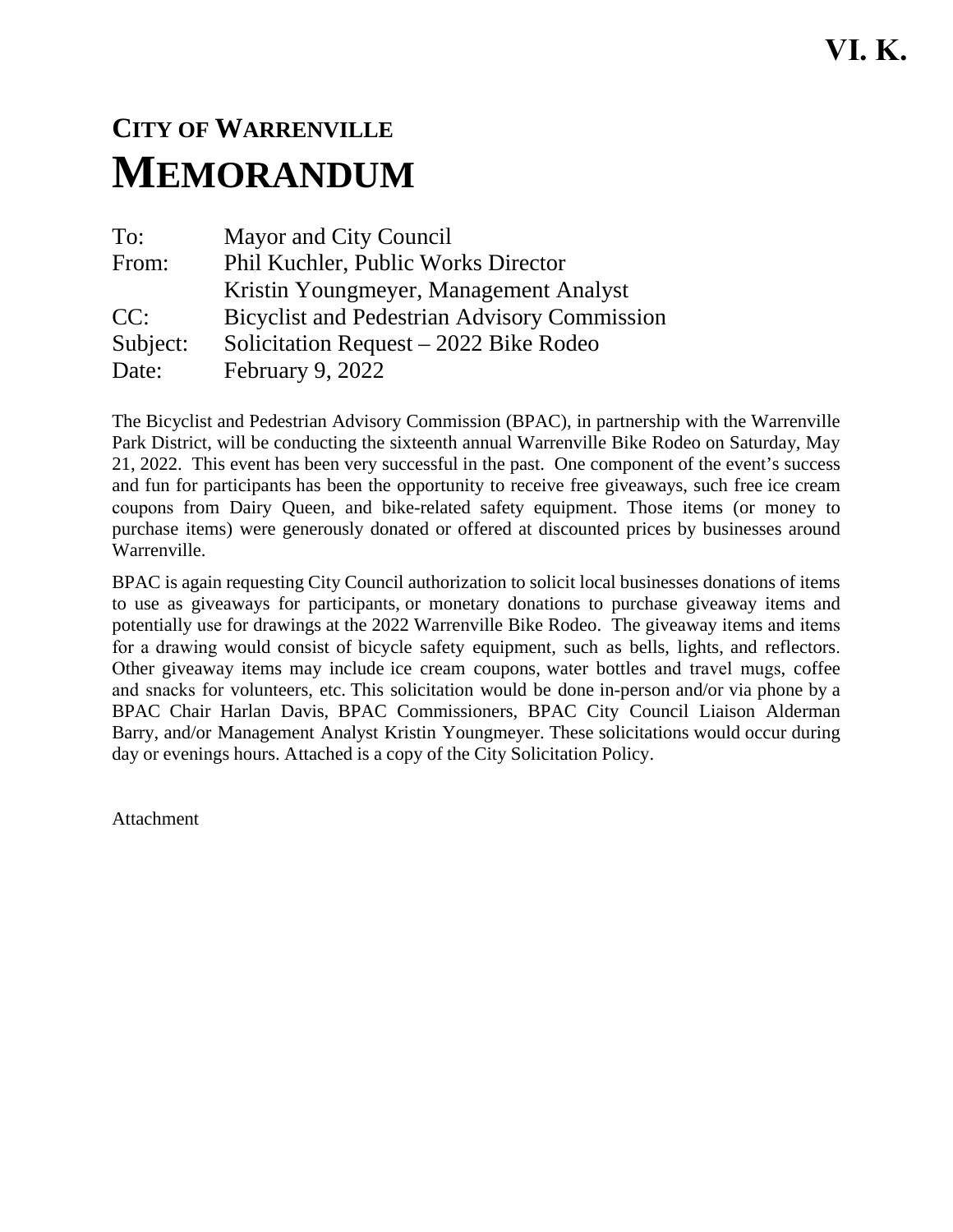## **SOLICITATIONS OF DONATIONS TO THE CITY**

The City recognizes that there are programs, initiatives, and events that cannot be adequately funded or by choice will not be funded through tax dollars alone. The City also recognizes that private and corporate residents often want to support the City and these programs, initiatives, and events through donations of professional services, money, or in-kind items. Under these circumstances, it may be appropriate to accept such donations to the City.

However, due to tax regulations, ethics laws, and fiduciary responsibility, it is important that the City properly accounts for these donations and manages who shall be authorized to solicit for donations. It is also important that donors are issued proper receipts and are not inundated with donation requests throughout the year. Finally, it is vital that the City prevents fraudulent solicitation campaigns and be able to take appropriate action against individuals attempting to falsely represent the City. Therefore, solicitation of donations on behalf of the City will only be authorized with prior formal approval and when performed according to the following guidelines. Elected officials, appointed officials, City volunteers, and City staff are not permitted to solicit any type of donation without meeting these requirements.

- 1. A written request must be submitted to the City Council. The Council may approve the request with limitations as they see fit.
- 2. The City will provide a form that must include the following information:
	- a. How the solicitation will be conducted (i.e. phone calls, in-person, event, raffle, program).
	- b. Identify who will be approached (i.e. businesses and/or residents).
	- c. Purpose of the solicitation (i.e. to fund the Bike Rodeo, provide prizes for Arbor Day Celebration, money for a capital project).
	- d. Type of donations being solicited (i.e. services, money, in-kind items).
	- e. Solicitation goal (i.e. total of monetary donations, number of items with expected value).
	- f. Dates, times, duration, and location of solicitation, if applicable.
	- g. Name, address, and contact information of each individual who will be conducting the solicitations.
- 3. All donations must be tracked and maintained by City staff.
	- a. Monetary donations must be made payable to the City of Warrenville and are to be submitted to the City Finance Department for proper accounting.
	- b. Donations cannot be used to pay for items or services directly (i.e. cannot solicit and receive cash and then directly purchase an item to be used as a prize in an event)
	- c. Item donations will be submitted to the applicable staff liaison or the Assistant City Administrator.
	- d. In-kind services must be reported to the City Finance Department for recording.
- 4. The City Finance Department will issue the donor a receipt to the donating party for the donation within thirty days.